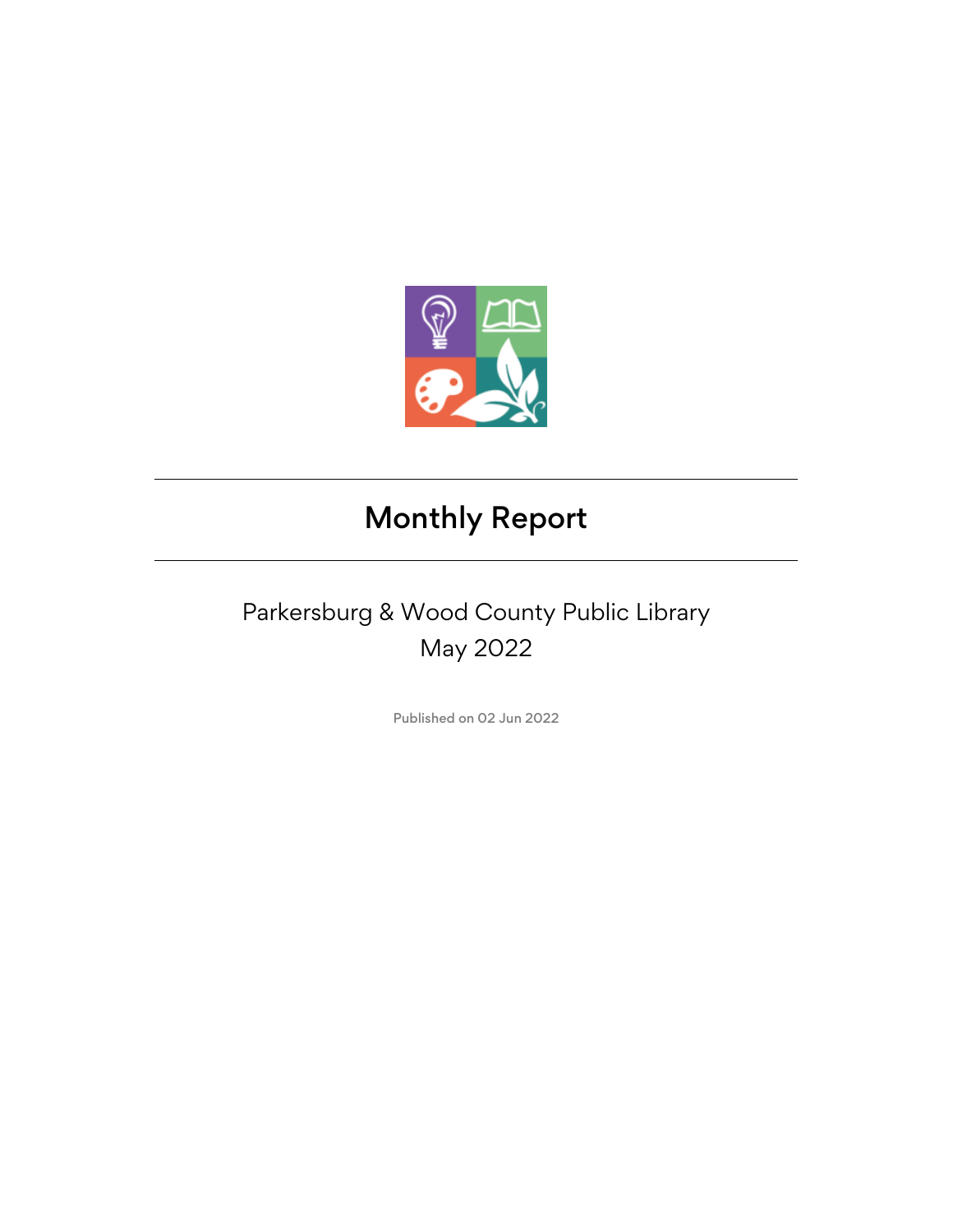| Profit & Loss Actual vs Budget |   |
|--------------------------------|---|
| <b>Balance Sheet</b>           | 6 |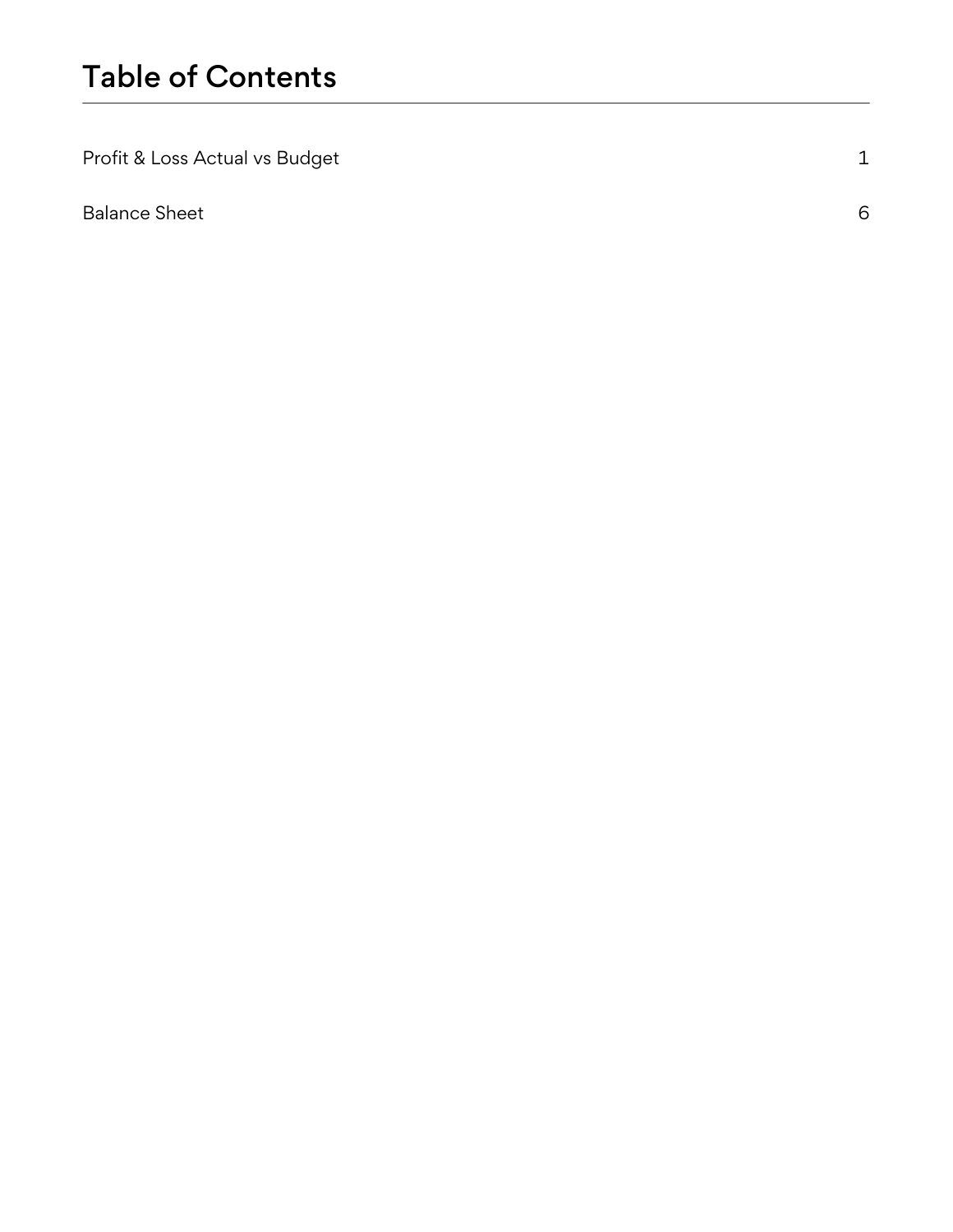## Profit & Loss Actual vs Budget

| <b>PROFIT &amp; LOSS</b>                | May 2022  | 2021/2022 (YTD) | Budget (YTD) | YTD vs YTD budget<br>$(\%)$ | Budget (full FY) |
|-----------------------------------------|-----------|-----------------|--------------|-----------------------------|------------------|
| Revenue                                 |           |                 |              |                             |                  |
| Unapplied Cash Payment Revenue          | \$250     | (\$250)         | \$0          |                             | \$0              |
| Calhoun County Reimbursement            | \$0       | \$24,054        | \$20,167     | 19.27%                      | \$22,000         |
| Dora B Woodyard Reimbursement           | \$0       | \$4,085         | \$1,216      | 236.11%                     | \$1,326          |
| Parkersburg & Wood County               |           |                 |              |                             |                  |
| <b>State Funding</b>                    |           |                 |              |                             |                  |
| State Funding                           | \$0       | \$4             | \$0          |                             | \$0              |
| <b>State Grant</b>                      | \$0       | \$388,216       | \$388,216    | 0.00%                       | \$388,216        |
| State Grant Calhoun County              | \$0       | \$40,436        | \$38,854     | 4.07%                       | \$38,854         |
| <b>State Grant Wirt County</b>          | \$0       | \$29,124        | \$29,124     | 0.00%                       | \$29,124         |
| <b>State Grant Pleasants County</b>     | \$0       | \$38,740        | \$38,742     | $-0.01%$                    | \$38,742         |
| <b>State Grant Roane County</b>         | \$0       | \$76,036        | \$76,036     | 0.00%                       | \$76,036         |
| <b>Total State Funding</b>              | \$0       | \$572,556       | \$570,972    | 0.28%                       | \$570,972        |
| Local Income                            |           |                 |              |                             |                  |
| Wood County Board of Education          | \$0       | \$372,891       | \$323,993    | 15.09%                      | \$431,991        |
| Wood County Commission                  | \$0       | \$293,980       | \$293,980    | 0.00%                       | \$293,980        |
| Wood County Excess Levy                 | \$101,354 | \$606,392       | \$586,667    | 3.36%                       | \$640,000        |
| City of Parkersburg                     | \$0       | \$251,207       | \$188,405    | 33.33%                      | \$251,207        |
| <b>Total Local Income</b>               | \$101,354 | \$1,524,470     | \$1,393,045  | 9.43%                       | \$1,617,178      |
| <b>Donations &amp; Gifts</b>            |           |                 |              |                             |                  |
| United Way Income                       | \$0       | \$3,116         | \$2,292      | 35.97%                      | \$2,500          |
| Gifts                                   | \$1,256   | \$8,927         | \$3,667      | 143.46%                     | \$4,000          |
| <b>Arboretum Donations</b>              | \$0       | \$0             | \$275        | $-100.00\%$                 | \$300            |
| <b>Memorial Gifts</b>                   | \$0       | \$12,225        | \$733        | 1,567.05%                   | \$800            |
| <b>Total Donations &amp; Gifts</b>      | \$1,256   | \$24,268        | \$6,967      | 248.34%                     | \$7,600          |
| Fees                                    |           |                 |              |                             |                  |
| Fees                                    | \$350     | \$4,760         | \$4,583      | 3.85%                       | \$5,000          |
| Copiers                                 | \$1,616   | \$13,564        | \$13,750     | $-1.35%$                    | \$15,000         |
| <b>Total Fees</b>                       | \$1,966   | \$18,324        | \$18,333     | $-0.05%$                    | \$20,000         |
| <b>Administrative Fees</b>              |           |                 |              |                             |                  |
| Calhoun Administrative Fee              | \$0       | \$6,384         | \$6,384      | 0.00%                       | \$6,384          |
| Wirt Administrative Fee                 | \$0       | \$4,945         | \$4,945      | 0.01%                       | \$4,945          |
| Pleasants Administrative Fee            | \$0       | \$6,330         | \$6,330      | 0.00%                       | \$6,330          |
| Roane Administrative Fees               | \$0       | \$12,997        | \$12,997     | 0.00%                       | \$12,997         |
| <b>Total Administrative Fees</b>        | \$0       | \$30,657        | \$30,656     | 0.00%                       | \$30,656         |
| Total Parkersburg & Wood County         | \$104,577 | \$2,170,275     | \$2,019,973  | 7.44%                       | \$2,246,406      |
| Cash Overage                            | \$5       | \$55            | \$0          |                             | \$0              |
| <b>Total Revenue</b>                    | \$104,832 | \$2,198,219     | \$2,041,355  | 7.68%                       | \$2,269,732      |
| <b>Expenses</b>                         |           |                 |              |                             |                  |
| Office Supplies & Software              | \$10      | \$10            | \$0          |                             | \$0              |
| Unapplied Cash Bill Payment Expenditure | \$9       | \$27            | \$0          |                             | \$0              |
| Reimbursements                          | \$160     | \$477           | \$0          |                             | \$0              |
| Personnel                               |           |                 |              |                             |                  |
| Parkwoodlib Payroll                     |           |                 |              |                             |                  |
| Salaries                                | \$80,340  | \$910,746       | \$917,820    | $-0.77%$                    | \$1,001,258      |
| WV Unemployment                         | \$346     | \$6,761         | \$6,739      | 0.32%                       | \$7,352          |
| Social Security                         | \$4,844   | \$55,073        | \$56,905     | $-3.22%$                    | \$62,078         |
| Medicare                                | \$1,133   | \$12,880        | \$13,308     | $-3.22%$                    | \$14,518         |
| Worker's Compensation                   | \$0       | \$4,865         | \$4,078      | 19.30%                      | \$4,449          |
| <b>WV Retirement</b>                    | \$6,529   | \$69,085        | \$67,524     | 2.31%                       | \$73,662         |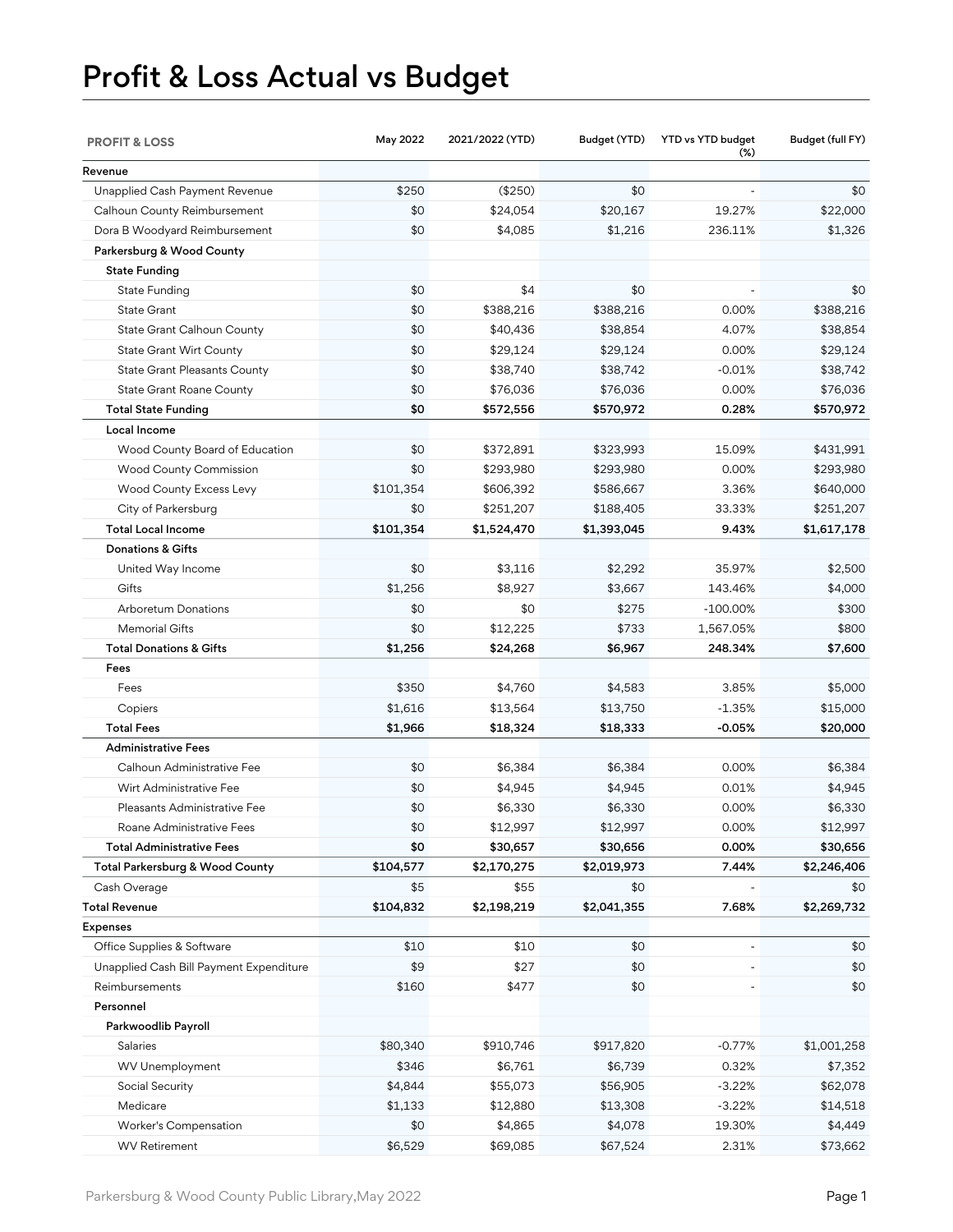|                                     | May 2022  | 2021/2022 (YTD) | Budget (YTD) | YTD vs YTD budget<br>(%) | Budget (full FY) |
|-------------------------------------|-----------|-----------------|--------------|--------------------------|------------------|
| Health Insurance - Main             | \$8,291   | \$82,315        | \$72,215     | 13.99%                   | \$78,780         |
| OPEB Expense Main                   | \$912     | \$20,484        | \$33,440     | -38.74%                  | \$36,480         |
| <b>Basic Life</b>                   | \$41      | \$454           | \$492        | $-7.73%$                 | \$537            |
| Total Parkwoodlib Payroll           | \$102,435 | \$1,162,664     | \$1,172,521  | $-0.84%$                 | \$1,279,114      |
| <b>Calhoun County Payroll</b>       |           |                 |              |                          |                  |
| Calhoun County Payroll              | \$0       | \$0             | \$55,783     | $-100.00%$               | \$60,854         |
| Salaries-Calhoun County             | \$4,173   | \$45,177        | \$0          |                          | \$0              |
| WV Unemployment-Calhoun County      | \$37      | \$370           | \$0          |                          | \$0              |
| Social Security-Calhoun County      | \$252     | \$2,753         | \$0          |                          | \$0              |
| Medicare - Calhoun                  | \$59      | \$644           | \$0          |                          | \$0              |
| WV Retirement-Calhoun County        | \$377     | \$4,150         | \$0          |                          | \$0              |
| Health Insurance Calhoun            | \$472     | \$4,748         | \$0          |                          | \$0              |
| OPEB Expense Calhoun                | \$48      | \$1,072         | \$0          |                          | \$0              |
| <b>Total Calhoun County Payroll</b> | \$5,419   | \$58,913        | \$55,783     | 5.61%                    | \$60,854         |
| <b>Wirt Payroll</b>                 |           |                 |              |                          |                  |
| Wirt Payroll                        | \$0       | \$0             | \$27,913     | $-100.00%$               | \$30,450         |
| Salaries-Wirt County                | \$2,228   | \$26,894        | \$0          |                          | \$0              |
| WV Unemployment-Wirt County         | \$33      | \$268           | \$0          |                          | \$0              |
| Social Security - Wirt              | \$138     | \$1,672         | \$0          |                          | \$0              |
| Medicare - Wirt                     | \$32      | \$391           | \$0          |                          | \$0              |
| WV Retirement-Wirt County           | \$177     | \$2,027         | \$0          |                          | \$0              |
| <b>Total Wirt Payroll</b>           | \$2,609   | \$31,253        | \$27,913     | 11.97%                   | \$30,450         |
| <b>WVLN Payroll</b>                 |           |                 |              |                          |                  |
| <b>WVLN Payroll</b>                 | \$0       | \$0             | \$18,010     | $-100.00%$               | \$19,647         |
| Salaries-WVLN                       | \$1,500   | \$16,500        | \$0          |                          | \$0              |
| WV Unemployment-WVLN                | \$23      | \$158           | \$0          |                          | \$0              |
| Social Security-WVLN                | \$93      | \$1,023         | \$0          |                          | \$0              |
| Medicare-WVLN                       | \$22      | \$239           | \$0          |                          | \$0              |
| <b>Total WVLN Payroll</b>           | \$1,637   | \$17,920        | \$18,010     | $-0.50%$                 | \$19,647         |
| <b>Total Personnel</b>              | \$112,100 | \$1,270,749     | \$1,274,226  | $-0.27%$                 | \$1,390,065      |
| Arboretum Expenses                  | \$3,500   | \$3,500         | \$0          |                          | \$0              |
| <b>Current Operating Expenses</b>   |           |                 |              |                          |                  |
| <b>Professional Fees</b>            |           |                 |              |                          |                  |
| Auditor Fees                        | \$0       | \$4,320         | \$3,942      | 9.60%                    | \$4,300          |
| <b>Consulting Fees</b>              | \$0       | \$375           | \$3,208      | $-88.31%$                | \$3,500          |
| <b>Computer Consulting</b>          | \$0       | \$4,546         | \$9,167      | $-50.41%$                | \$10,000         |
| <b>WVLN Tammy</b>                   | \$0       | \$0             | \$2,341      | $-100.00%$               | \$2,554          |
| <b>Accounting Services</b>          | \$0       | \$2,250         | \$0          |                          | \$0              |
| <b>Total Professional Fees</b>      | \$0       | \$11,491        | \$18,658     | $-38.41%$                | \$20,354         |
| <b>Supplies</b>                     |           |                 |              |                          |                  |
| Office & Library Supplies           | \$1,661   | \$9,745         | \$10,083     | $-3.35%$                 | \$11,000         |
| Janitor Supplies                    | \$1,120   | \$11,015        | \$11,000     | 0.14%                    | \$12,000         |
| <b>Book Supplies</b>                | \$0       | \$1,767         | \$2,750      | $-35.74%$                | \$3,000          |
| A/V Supplies                        | \$0       | \$4,752         | \$6,417      | $-25.94%$                | \$7,000          |
| <b>Copier Supplies</b>              | \$173     | \$4,243         | \$4,125      | 2.86%                    | \$4,500          |
| <b>Total Supplies</b>               | \$2,953   | \$31,523        | \$34,375     | $-8.30%$                 | \$37,500         |
| <b>Building Utilities</b>           |           |                 |              |                          |                  |
| Utilities                           | \$0       | \$0             | \$51,333     | $-100.00%$               | \$56,000         |
| Trash Removal                       | \$0       | \$1,522         | \$0          |                          | \$0              |
| Utilities Arboretum                 | \$0       | \$247           | \$550        | $-55.02%$                | \$600            |
| Telephone                           | \$0       | \$0             | \$5,867      | $-100.00%$               | \$6,400          |
| Telephone - Emerson                 | \$272     | \$3,110         | \$0          |                          | \$0              |
| Telephone - South                   | \$145     | \$1,595         | \$0          |                          | \$0              |
| Telephone - Williamstown            | \$36      | \$399           | \$0          |                          | \$0              |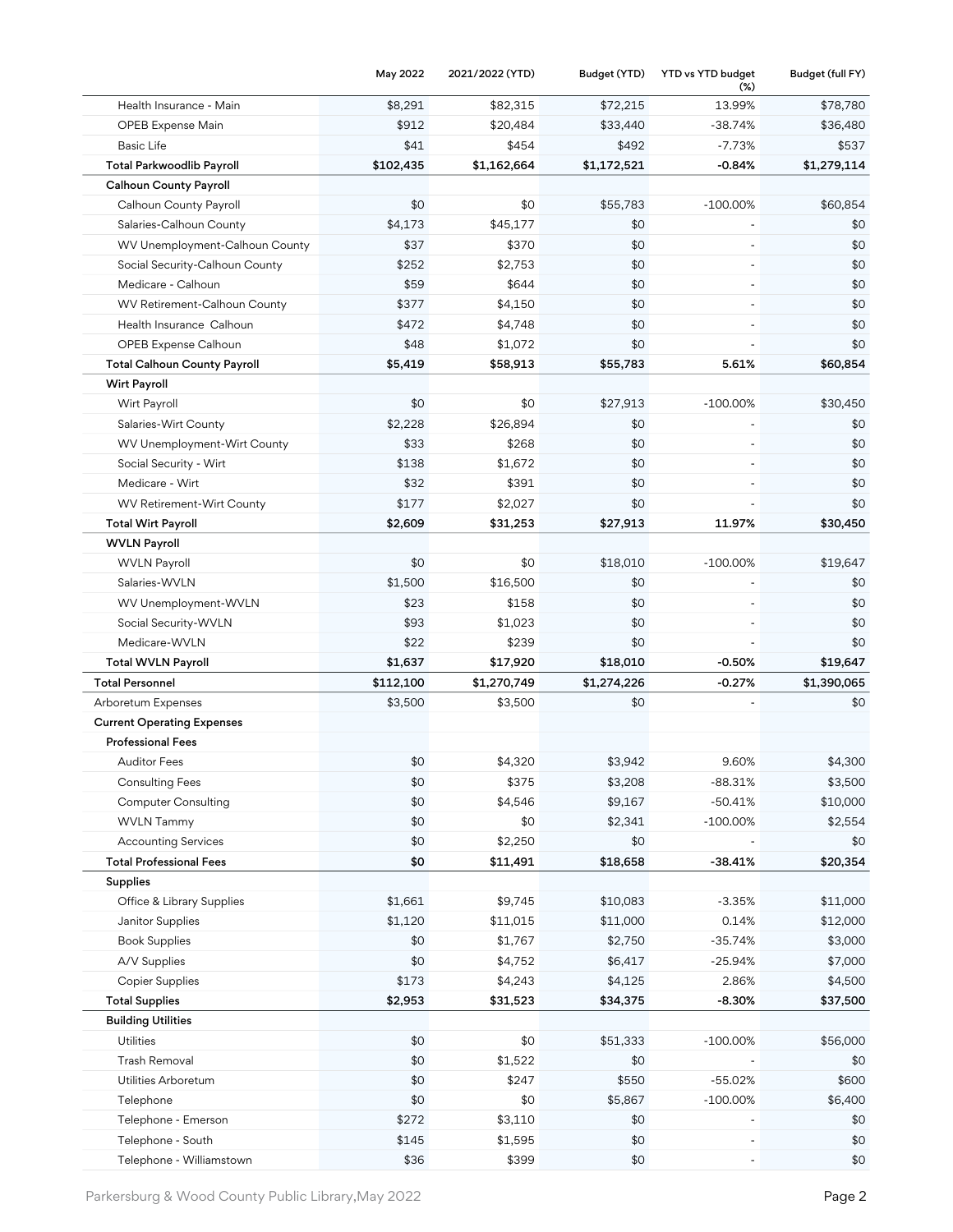|                                        | May 2022 | 2021/2022 (YTD) | Budget (YTD) | YTD vs YTD budget<br>$(\%)$ | Budget (full FY) |
|----------------------------------------|----------|-----------------|--------------|-----------------------------|------------------|
| Telephone - Bookmobile                 | \$40     | \$440           | \$0          |                             | \$0              |
| Electric                               | \$1,025  | \$32,764        | \$0          |                             | \$0              |
| Gas                                    | \$463    | \$6,456         | \$0          |                             | \$0              |
| Water                                  | \$292    | \$2,798         | \$0          |                             | \$0              |
| Water - Arboretum                      | \$18     | \$311           | \$0          |                             | \$0              |
| Internet Service                       | \$199    | \$2,260         | \$0          |                             | \$0              |
| <b>Total Building Utilities</b>        | \$2,491  | \$51,902        | \$57,750     | $-10.13%$                   | \$63,000         |
| Maintenance & Repairs                  |          |                 |              |                             |                  |
| Repairs & Maintenance                  | \$292    | \$3,152         | \$55,000     | $-94.27%$                   | \$60,000         |
| Repairs & Maintenance Emerson          | \$7,504  | \$39,055        | \$0          |                             | \$0              |
| Repairs & Maintenance South            | \$1,298  | \$9,575         | \$0          |                             | \$0              |
| Repairs & Maintenance Williamst        | \$530    | \$1,681         | \$0          |                             | \$0              |
| Repairs & Maintenance Arboretum        | \$740    | \$3,450         | \$2,246      | 53.61%                      | \$2,450          |
| <b>Online Maintenance Services</b>     | \$0      | \$17,924        | \$14,667     | 22.21%                      | \$16,000         |
| Online Maintenance Wood County         | \$409    | \$8,605         | \$0          |                             | \$0              |
| Online Maintenance Calhoun             | \$131    | \$537           | \$0          | $\overline{\phantom{a}}$    | \$0              |
| Online Maintenance Wirt                | \$131    | \$349           | \$0          | $\overline{\phantom{a}}$    | \$0              |
| Online Maintenance Pleasants           | \$155    | \$528           | \$0          |                             | \$0              |
| Online Maintenance Roane               | \$131    | \$1,042         | \$0          |                             | \$0              |
| <b>Equipment Maintenance Services</b>  | \$301    | \$4,494         | \$12,833     | $-64.98%$                   | \$14,000         |
| Equip Maint Services-Emerson           | \$0      | \$9,046         | \$0          |                             | \$0              |
| <b>Total Maintenance &amp; Repairs</b> | \$11,621 | \$99,439        | \$84,746     | 17.34%                      | \$92,450         |
| <b>Vehicle Expenses</b>                |          |                 |              |                             |                  |
| BookMobile Expense                     | \$0      | \$614           | \$3,208      | $-80.87%$                   | \$3,500          |
| Library Van                            | \$187    | \$2,091         | \$2,200      | $-4.95%$                    | \$2,400          |
| <b>Total Vehicle Expenses</b>          | \$187    | \$2,705         | \$5,408      | -49.99%                     | \$5,900          |
| <b>Equipment Expense</b>               |          |                 |              |                             |                  |
| Office & Library Equipment             | \$0      | \$4,671         | \$7,333      | $-36.31%$                   | \$8,000          |
| Computer Equipment                     | \$17     | \$6,421         | \$14,667     | $-56.22%$                   | \$16,000         |
| <b>Total Equipment Expense</b>         | \$17     | \$11,092        | \$22,000     | $-49.58%$                   | \$24,000         |
| <b>Insurance Fees</b>                  |          |                 |              |                             |                  |
| Property Insurance                     | \$0      | \$15,369        | \$14,667     | 4.79%                       | \$16,000         |
| D&O Insurance                          | \$0      | \$2,328         | \$2,475      | $-5.95%$                    | \$2,700          |
| Fire Fee                               | \$0      | \$0             | \$3,667      | 100.00%                     | \$4,000          |
| Fire Fee Emerson                       | \$275    | \$3,020         | \$0          |                             | \$0              |
| Fire Fee South                         | \$0      | \$613           | \$0          |                             | \$0              |
| Fire Fee Williamstown                  | \$0      | \$42            | \$0          |                             | \$0              |
| <b>Total Insurance Fees</b>            | \$275    | \$21,372        | \$20,808     | 2.71%                       | \$22,700         |
| Postage Shipping                       |          |                 |              |                             |                  |
| Postage & Freight                      | \$1,087  | \$7,477         | \$7,792      | $-4.04%$                    | \$8,500          |
| Shipping                               | \$230    | \$2,470         | \$3,667      | $-32.63%$                   | \$4,000          |
| <b>Total Postage Shipping</b>          | \$1,317  | \$9,948         | \$11,458     | $-13.19%$                   | \$12,500         |
| <b>Public Relations</b>                | \$0      | \$4,165         | \$4,583      | $-9.12%$                    | \$5,000          |
| Program Expenses                       |          |                 |              |                             |                  |
| Programs-Emerson Adult                 | \$220    | \$1,403         | \$1,833      | $-23.49%$                   | \$2,000          |
| Programs-Emerson Young Adult           | \$473    | \$915           | \$917        | $-0.21%$                    | \$1,000          |
| Programs-Emerson Children              | \$3,382  | \$7,828         | \$7,792      | 0.47%                       | \$8,500          |
| Programs-South                         | \$17     | \$2,788         | \$4,583      | $-39.16%$                   | \$5,000          |
| Programs-Williamstown                  | \$258    | \$323           | \$458        | $-29.46%$                   | \$500            |
| Programs-Bookmobile                    | \$185    | \$999           | \$917        | 9.01%                       | \$1,000          |
| <b>Total Program Expenses</b>          | \$4,535  | \$14,257        | \$16,500     | $-13.60%$                   | \$18,000         |
| Travel                                 |          |                 |              |                             |                  |
| Travel                                 | \$0      | \$2,864         | \$4,125      | $-30.57%$                   | \$4,500          |
| Travel - Calhoun                       | \$0      | \$87            | \$0          |                             | \$0              |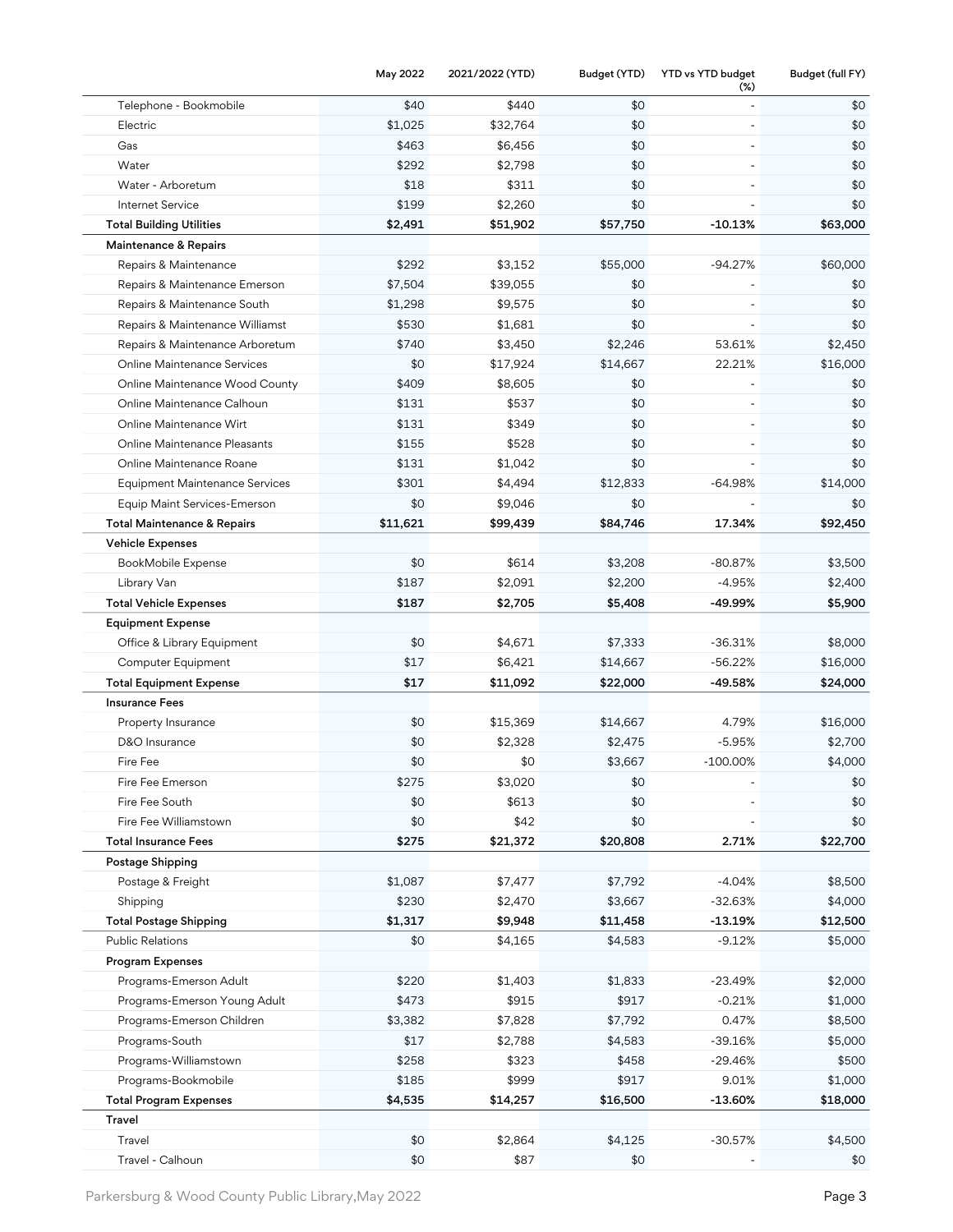|                                         | May 2022 | 2021/2022 (YTD) | Budget (YTD) | YTD vs YTD budget<br>(%) | Budget (full FY) |
|-----------------------------------------|----------|-----------------|--------------|--------------------------|------------------|
| Travel - Wirt                           | \$0      | \$38            | \$0          |                          | \$0              |
| Travel Roane County Library             | \$0      | \$65            | \$0          |                          | \$0              |
| <b>Total Travel</b>                     | \$0      | \$3,054         | \$4,125      | $-25.97%$                | \$4,500          |
| <b>Misc Expenses</b>                    |          |                 |              |                          |                  |
| <b>Bank Fee</b>                         | \$1,585  | \$19,515        | \$14,667     | 33.06%                   | \$16,000         |
| <b>Credit Card Processing Fees</b>      | \$30     | \$1,015         | \$0          |                          | \$0              |
| Bank Fee Arboretum                      | \$48     | \$567           | \$504        | 12.50%                   | \$550            |
| Processing Fees for Materials           | \$682    | \$9,103         | \$8,708      | 4.53%                    | \$9,500          |
| <b>Bond Payment Emerson</b>             | \$6,065  | \$65,390        | \$65,481     | $-0.14%$                 | \$71,434         |
| Bond Payment South                      | \$5,392  | \$59,060        | \$59,670     | $-1.02%$                 | \$65,094         |
| <b>Professional Dues</b>                | \$150    | \$2,950         | \$3,208      | $-8.06%$                 | \$3,500          |
| Professional Dues - Calhoun             | \$0      | \$35            | \$0          |                          | \$0              |
| Professional Dues - Wirt                | \$0      | \$49            | \$0          |                          | \$0              |
| Continuing Education                    | \$120    | \$120           | \$1,833      | $-93.45%$                | \$2,000          |
| Contingency Fund                        | \$0      | \$0             | \$36,282     | $-100.00%$               | \$39,580         |
| Cash Shortage                           | \$0      | \$31            | \$0          |                          | \$0              |
| <b>Total Misc Expenses</b>              | \$14,072 | \$157,835       | \$190,353    | $-17.08%$                | \$207,658        |
| <b>Total Current Operating Expenses</b> | \$37,467 | \$418,782       | \$470,765    | $-11.04%$                | \$513,562        |
| <b>Library Materials</b>                |          |                 |              |                          |                  |
| <b>Adult Books</b>                      |          |                 |              |                          |                  |
| Books-Adult Non-Fiction                 | \$2,775  | \$26,191        | \$33,000     | $-20.63%$                | \$36,000         |
| <b>Books-Adult Fiction</b>              | \$2,836  | \$30,276        | \$36,667     | $-17.43%$                | \$40,000         |
| Books-Young Adult Fiction               | \$324    | \$2,978         | \$6,875      | -56.68%                  | \$7,500          |
| <b>Books-Graphic Novels</b>             | \$589    | \$4,182         | \$5,042      | $-17.06%$                | \$5,500          |
| Books-Adult Reference                   | \$360    | \$3,742         | \$3,667      | 2.05%                    | \$4,000          |
| Books-Genealogy                         | \$0      | \$2,062         | \$2,292      | $-10.01%$                | \$2,500          |
| <b>Adult Memorial Books</b>             | \$0      | \$208           | \$413        | $-49.54%$                | \$450            |
| <b>Total Adult Books</b>                | \$6,885  | \$69,639        | \$87,954     | -20.82%                  | \$95,950         |
| Juvenile Books                          |          |                 |              |                          |                  |
| Books-Juvenile Non-Fiction              | \$5,562  | \$22,392        | \$24,750     | $-9.53%$                 | \$27,000         |
| Books- Juvenile Fiction                 | \$4,172  | \$26,903        | \$29,333     | $-8.29%$                 | \$32,000         |
| Books - Juvenile Reference              | \$0      | \$240           | \$1,100      | $-78.18%$                | \$1,200          |
| <b>Total Juvenile Books</b>             | \$9,734  | \$49,535        | \$55,183     | $-10.24%$                | \$60,200         |
| Periodicals                             |          |                 |              |                          |                  |
| Periodicals                             | \$0      | \$7,441         | \$15,583     | $-52.25%$                | \$17,000         |
| <b>Electronic Materials</b>             |          |                 |              |                          |                  |
| <b>Electronic Materials</b>             | \$0      | \$436           | \$0          |                          | \$0              |
| Ebooks                                  | \$3,049  | \$38,589        | \$45,833     | $-15.81%$                | \$50,000         |
| Eaudiobooks                             | \$5,336  | \$45,110        | \$31,167     | 44.74%                   | \$34,000         |
| <b>Electronic Databases</b>             | \$0      | \$8,613         | \$9,167      | $-6.04%$                 | \$10,000         |
| <b>Total Electronic Materials</b>       | \$8,385  | \$92,749        | \$86,167     | 7.64%                    | \$94,000         |
| Games                                   |          |                 |              |                          |                  |
| Video Games                             | \$255    | \$4,909         | \$5,042      | $-2.62%$                 | \$5,500          |
| <b>Board Games</b>                      | \$101    | \$983           | \$917        | 7.25%                    | \$1,000          |
| <b>Total Games</b>                      | \$356    | \$5,892         | \$5,958      | $-1.11%$                 | \$6,500          |
| <b>Video Materials</b>                  |          |                 |              |                          |                  |
| Videos                                  | \$1,485  | \$17,101        | \$22,917     | $-25.38%$                | \$25,000         |
| <b>Audio Materials</b>                  |          |                 |              |                          |                  |
| Music                                   | \$218    | \$1,840         | \$1,833      | 0.37%                    | \$2,000          |
| <b>Total Library Materials</b>          | \$27,064 | \$244,197       | \$275,596    | $-11.39%$                | \$300,650        |
| Postage Shipping                        | \$6      | \$9             | \$0          |                          | \$0              |
| Lease Expense (deleted)                 | \$0      | \$200           | \$0          |                          | \$0              |
| Misc Expenses                           | \$140    | \$402           | \$0          |                          | \$0              |
| <b>Service/Plans Affiliates</b>         |          |                 |              |                          |                  |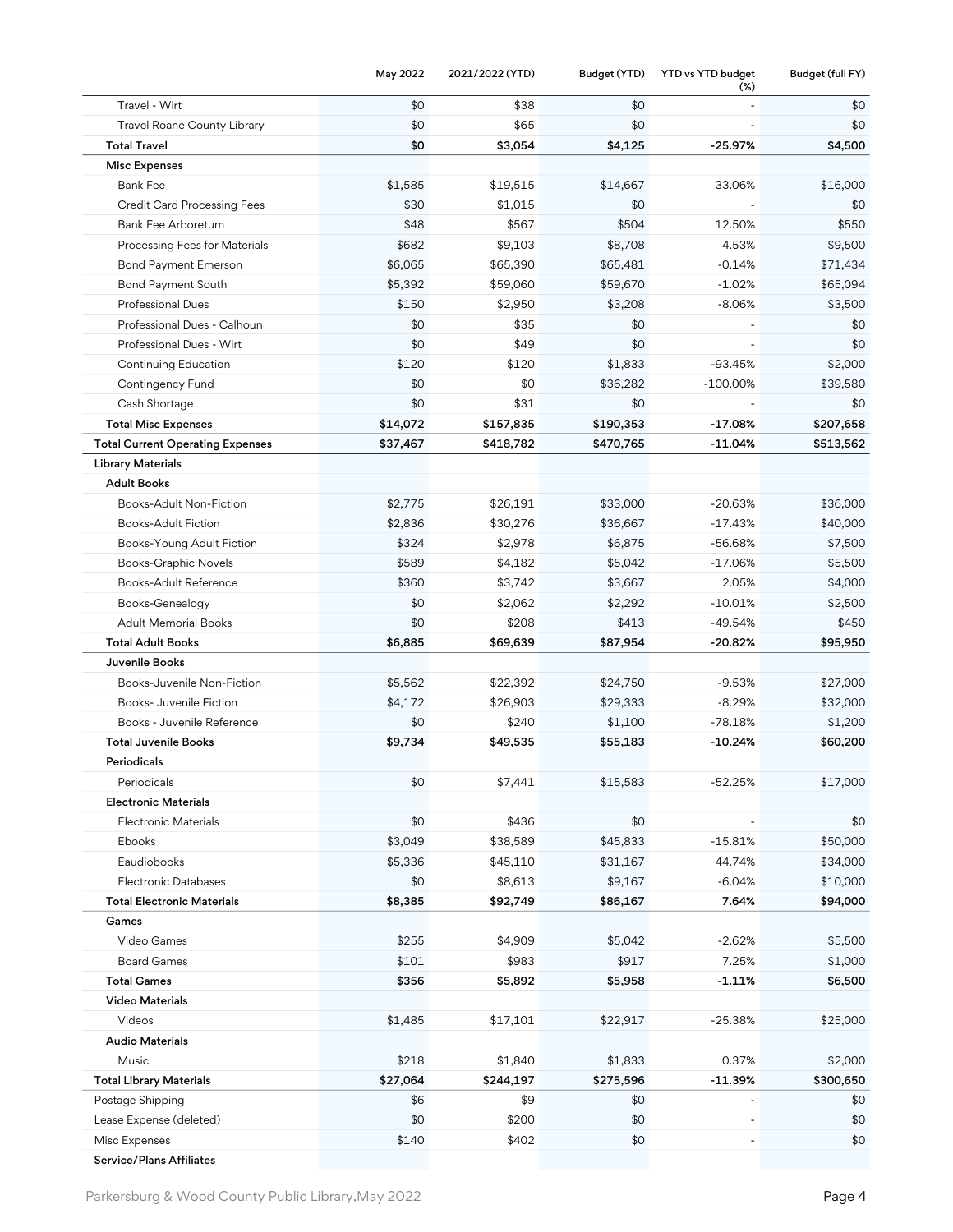|                                       | May 2022    | 2021/2022 (YTD) | Budget (YTD) | YTD vs YTD budget<br>$(\%)$ | Budget (full FY) |
|---------------------------------------|-------------|-----------------|--------------|-----------------------------|------------------|
| Service Plan For Calhoun Co PL        | \$0         | \$1,584         | \$0          |                             | \$0              |
| Service Plan Pleasants County         | \$0         | \$38,740        | \$38,742     | $-0.01%$                    | \$38,742         |
| Service Plan Roane County             | \$0         | \$76,036        | \$76,036     | 0.00%                       | \$76,036         |
| <b>Total Service/Plans Affiliates</b> | \$0         | \$116,360       | \$114,778    | 1.38%                       | \$114,778        |
| Maintenance & Repairs                 | \$0         | \$322           | \$0          |                             | \$0              |
| <b>Total Expenses</b>                 | \$180,456   | \$2,055,033     | \$2,135,365  | $-3.76%$                    | \$2,319,055      |
| <b>Operating Profit</b>               | (\$75,624)  | \$143,186       | (\$94,010)   | 252.31%                     | (\$49,323)       |
| Other Income                          |             |                 |              |                             |                  |
| <b>Grant Money</b>                    |             |                 |              |                             |                  |
| <b>Grant Money</b>                    | \$250       | \$52,250        | \$0          |                             | \$0              |
| <b>WVLN Revenue</b>                   | \$739       | \$21,521        | \$19,647     | 9.54%                       | \$19,647         |
| Interest Income                       | \$2,019     | \$63,885        | \$45,833     | 39.39%                      | \$50,000         |
| Interest Arboretum                    | \$56        | \$1,422         | \$733        | 93.87%                      | \$800            |
| Change in Market Value-Port           | (\$33,760)  | (\$343,826)     | \$0          |                             | \$0              |
| Change in Market Value-Arb Port       | \$59        | (\$9,348)       | \$0          |                             | \$0              |
| <b>Realized Gains</b>                 | \$43,957    | \$10,231        | \$33,917     | $-69.84%$                   | \$37,000         |
| Realized Gains - Arboretum            | \$369       | \$1,535         | \$2,292      | $-33.03%$                   | \$2,500          |
| Insurance Claim                       | \$0         | \$594           | \$0          |                             | \$0              |
| <b>Other Expenses</b>                 |             |                 |              |                             |                  |
| <b>WVLN Expenses</b>                  | \$0         | \$23,588        | \$0          |                             | \$0              |
| <b>Grant Expenses</b>                 | \$954       | \$12,233        | \$0          |                             | \$0              |
| Earnings Before Interest & Tax        | (\$62,890)  | (\$94,372)      | \$8,412      | $-1,221.86%$                | \$60,624         |
| <b>Interest Expenses</b>              |             |                 |              |                             |                  |
| <b>Bond Interest Emerson</b>          | \$2,255     | \$26,131        | \$26,039     | 0.35%                       | \$28,406         |
| <b>Bond Interest South</b>            | \$2,709     | \$30,051        | \$29,442     | 2.07%                       | \$32,118         |
| Earnings Before Tax                   | (\$67, 854) | (\$150,553)     | (\$47,068)   | -219.86%                    | \$100            |
| <b>Tax Expenses</b>                   |             |                 |              |                             |                  |
| <b>WV Sales Tax</b>                   | \$0         | \$17            | \$92         | $-81.63%$                   | \$100            |
| Earnings After Tax                    | (\$67,854)  | (\$150,570)     | (\$47,160)   | $-219.28%$                  | \$0              |
| Net Income                            | (\$67,854)  | (\$150,570)     | (\$47,160)   | $-219.28%$                  | \$0              |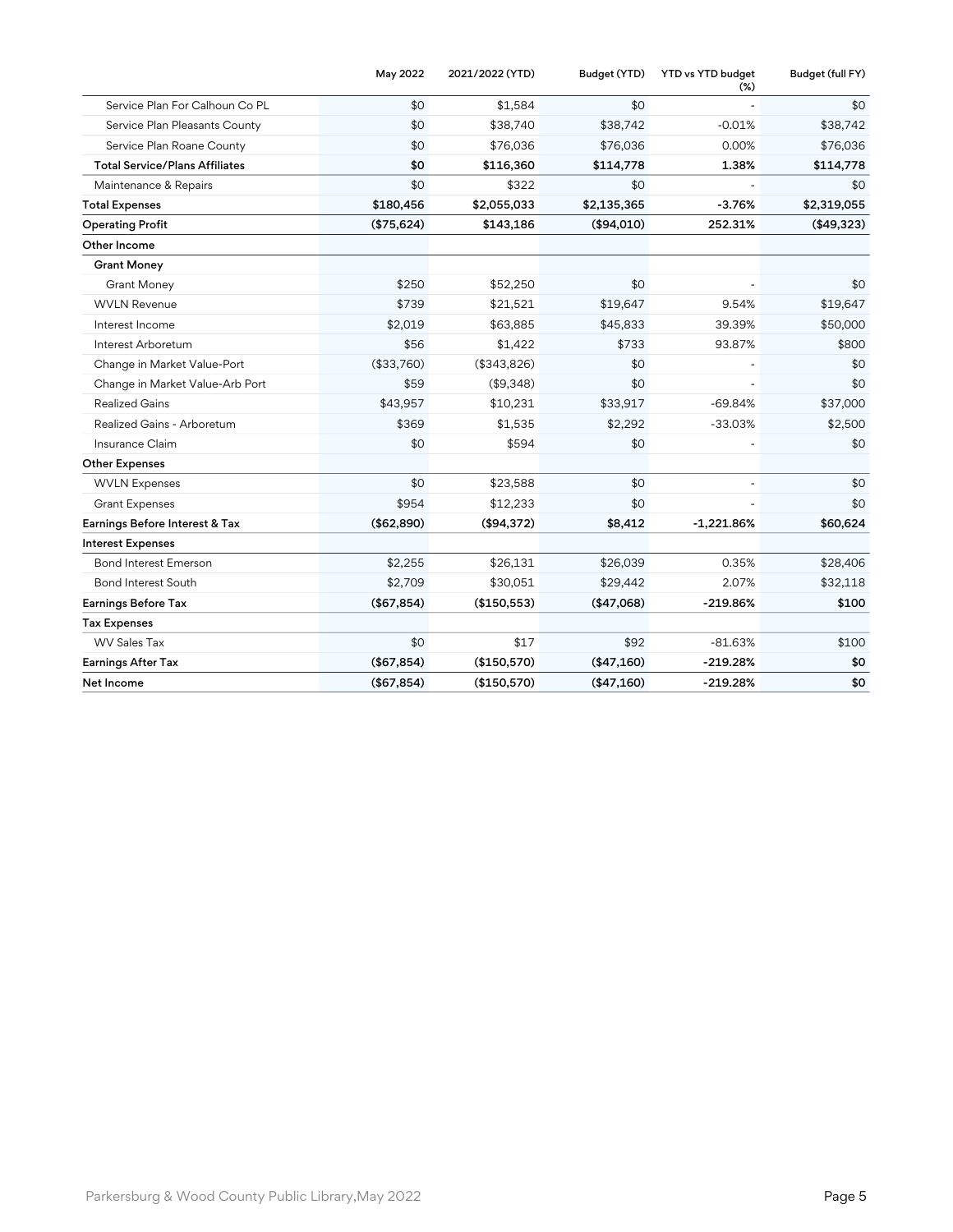## Balance Sheet

| <b>BALANCE SHEET</b>                | 2021/2022 (YTD) |
|-------------------------------------|-----------------|
| <b>ASSETS</b>                       |                 |
| Cash & Equivalents                  |                 |
| WesBanco Money Market               | \$200,231       |
| <b>WesBanco Operating</b>           | \$75,016        |
| WesBanco Payroll                    | \$75,000        |
| WesBanco Special Projects           | \$3,378         |
| WesBanco Arboretum                  | \$3,174         |
| Main Office Change Fund             | \$150           |
| South Branch Change Fund            | \$123           |
| Williamstown Change Fund            | \$55            |
| Petty Cash                          | \$250           |
| <b>Staff Memorial Fund</b>          | \$101           |
| <b>Total Cash &amp; Equivalents</b> | \$357,478       |
| <b>Other Current Assets</b>         |                 |
| Fidelity Arboretum Portfolio        | \$68,153        |
| Fidelity Library Portfolio          | \$2,255,479     |
| <b>Fidelity Moneyline</b>           | \$187,778       |
| <b>Taxes Receivable</b>             | \$37,805        |
| <b>Undeposited Funds</b>            | \$47            |
| <b>Total Other Current Assets</b>   | \$2,549,262     |
| <b>Total Current Assets</b>         | \$2,906,740     |
| <b>Fixed Assets</b>                 |                 |
| <b>Accumulated Depreciation</b>     | (\$2,385,111)   |
| <b>Building - Emerson Library</b>   |                 |
| <b>Emerson Building Renovation</b>  | \$1,276,416     |
| Emerson Lower Level Renovations     | \$29,151        |
| Emerson Roof Replacement            | \$232,000       |
| <b>Building - Emerson Library</b>   | \$2,012,738     |
| Total Building - Emerson Library    | \$3,550,305     |
| Building - South Parkersburg        | \$2,206,027     |
| Building - Williamstown             | \$47,500        |
| Deferred Outflow of Res Changes     | \$154           |
| Deferred Outflow of Res Diff        | \$37,608        |
| Deferred Outflow of Res Emp         | \$75,117        |
| Deferred Outflow of Res Net Dif     | \$80,999        |
| Furniture and Equipment             | \$413,525       |
| Land - Emerson Library              | \$131,042       |
| <b>Materials</b>                    | \$1,135,977     |
| New Williamstown Building           | \$18,000        |
| Parking Lot - Emerson Library       | \$51,950        |
| Parking Lot - Williamstown          | \$7,650         |
| Vehicles                            | \$122,753       |
| WV RHBT Deferred Out-Changes in     | \$18,615        |
| <b>WV RHBT Deferred Outflow</b>     | \$40,846        |
| WV RHBT Deferred Outlow-net dif     | \$10,244        |
| <b>Total Fixed Assets</b>           | \$5,563,201     |
| <b>Total Non-Current Assets</b>     | \$5,563,201     |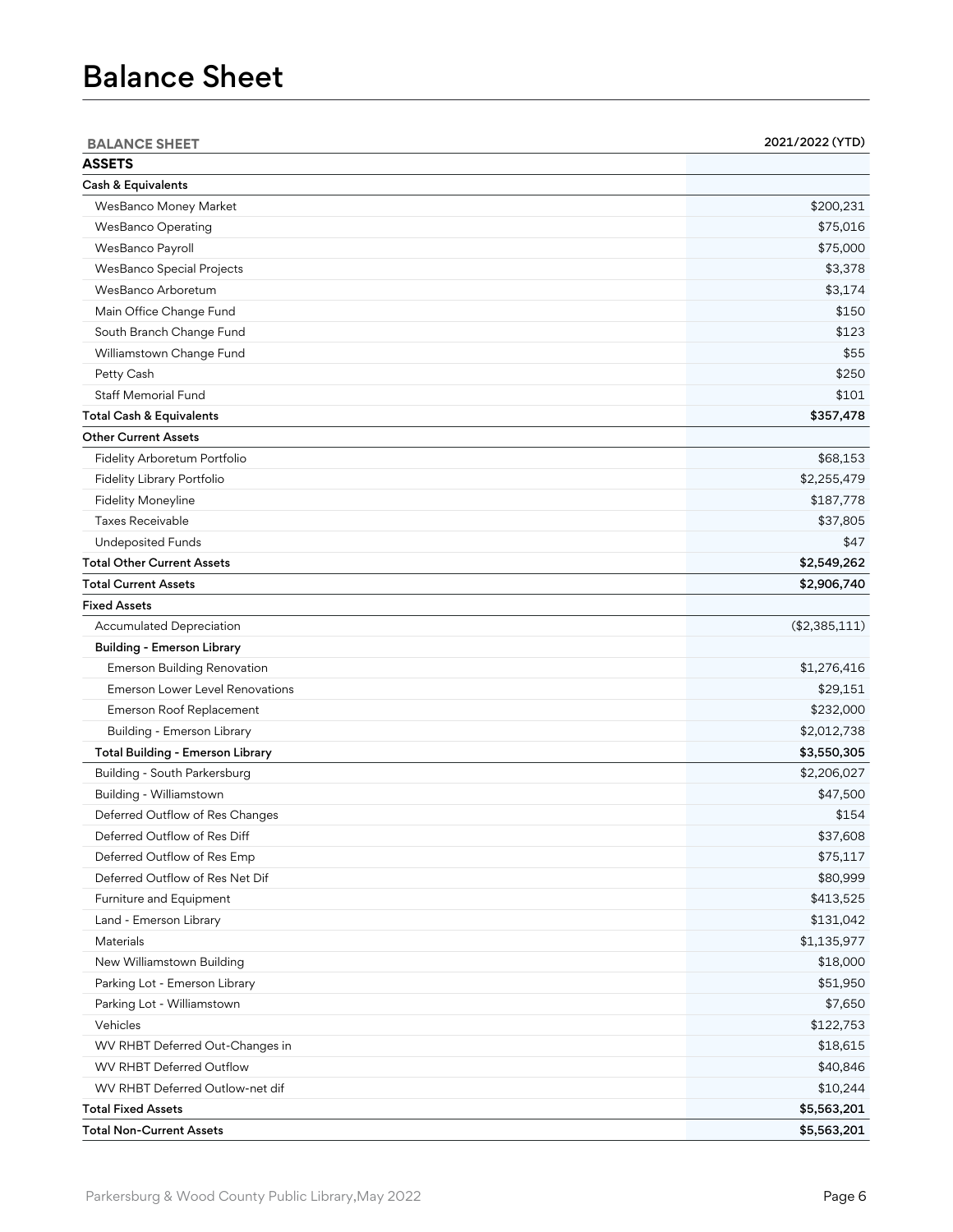|                                            | 2021/2022 (YTD) |
|--------------------------------------------|-----------------|
| <b>Total Assets</b>                        | \$8,469,941     |
| <b>LIABILITIES</b>                         |                 |
| <b>Short Term Debt</b>                     |                 |
| Lowe's                                     | \$488           |
| WesBanco Visa                              | \$1,442         |
| <b>Total Short Term Debt</b>               | \$1,930         |
| <b>Other Current Liabilities</b>           |                 |
| <b>Accrued Compensated Absences</b>        | \$37,208        |
| <b>AFLAC Insurance Withheld</b>            | (\$51)          |
| City User Fee                              | (\$5)           |
| City User Fee                              | \$195           |
| Deferred Inflow of Resources-Di            | \$11,260        |
| Payroll Liabilities                        | (\$39)          |
| PEIA Insurance Withheld                    | (\$1,958)       |
| Renaissance Insurance Withheld             | (\$2,153)       |
| <b>Staff Memorial Fund Liability</b>       | \$101           |
| State Unemployment Accrual                 | (44)            |
| United Way                                 | \$100           |
| <b>WV</b> Income Tax Withheld              | (\$3)           |
| <b>WV PERS Deferred Inflow</b>             | \$5,269         |
| WV PERS Deferred Inflow-Changes            | \$9,289         |
| WV PERS Payable                            | \$251,724       |
| <b>WV Retirement Withheld</b>              | \$22            |
| WV RHBT Deferred Inflow                    | \$3,159         |
| WV RHBT Deferred Inflow Changes            | \$22,366        |
| WV RHBT Deferred Inflow Diff               | \$60,319        |
| WV RHBT Deferred Inflow-Changes            | \$210,886       |
| WV RHBT Net OPEB Liability                 | \$93,339        |
| WV Unemployment Tax                        | \$1,331         |
| <b>WV Local Tax</b>                        | \$650           |
| Federal Unemployment (940)                 | \$1             |
| <b>PERS WV Retirement</b>                  | \$3.836         |
| Renaissance Vision                         | \$231           |
| Health Insurance (pre-tax)                 | \$2,834         |
| Renaissance Dental                         | \$1,139         |
| Marietta - Withholding                     | \$134           |
| OH Local Tax                               | \$504           |
| SPD                                        | \$4             |
| <b>AFLAC</b>                               | \$254           |
| <b>Total Other Current Liabilities</b>     | \$711,939       |
| <b>Total Current Liabilities</b>           | \$713,870       |
| <b>Other Non-Current Liabilities</b>       |                 |
| Bonds Payable Emerson                      | \$725,230       |
| Bonds Payable South Building               | \$1,036,151     |
| <b>Total Other Non-Current Liabilities</b> | \$1,761,382     |
| <b>Total Non-Current Liabilities</b>       | \$1,761,382     |
| <b>Total Liabilities</b>                   | \$2,475,251     |
| <b>EQUITY</b>                              |                 |
| <b>Retained Earnings</b>                   |                 |
| <b>Opening Balance Equity</b>              | (\$409,307)     |
| <b>Unrestricted Net Assets</b>             | \$1,592,225     |